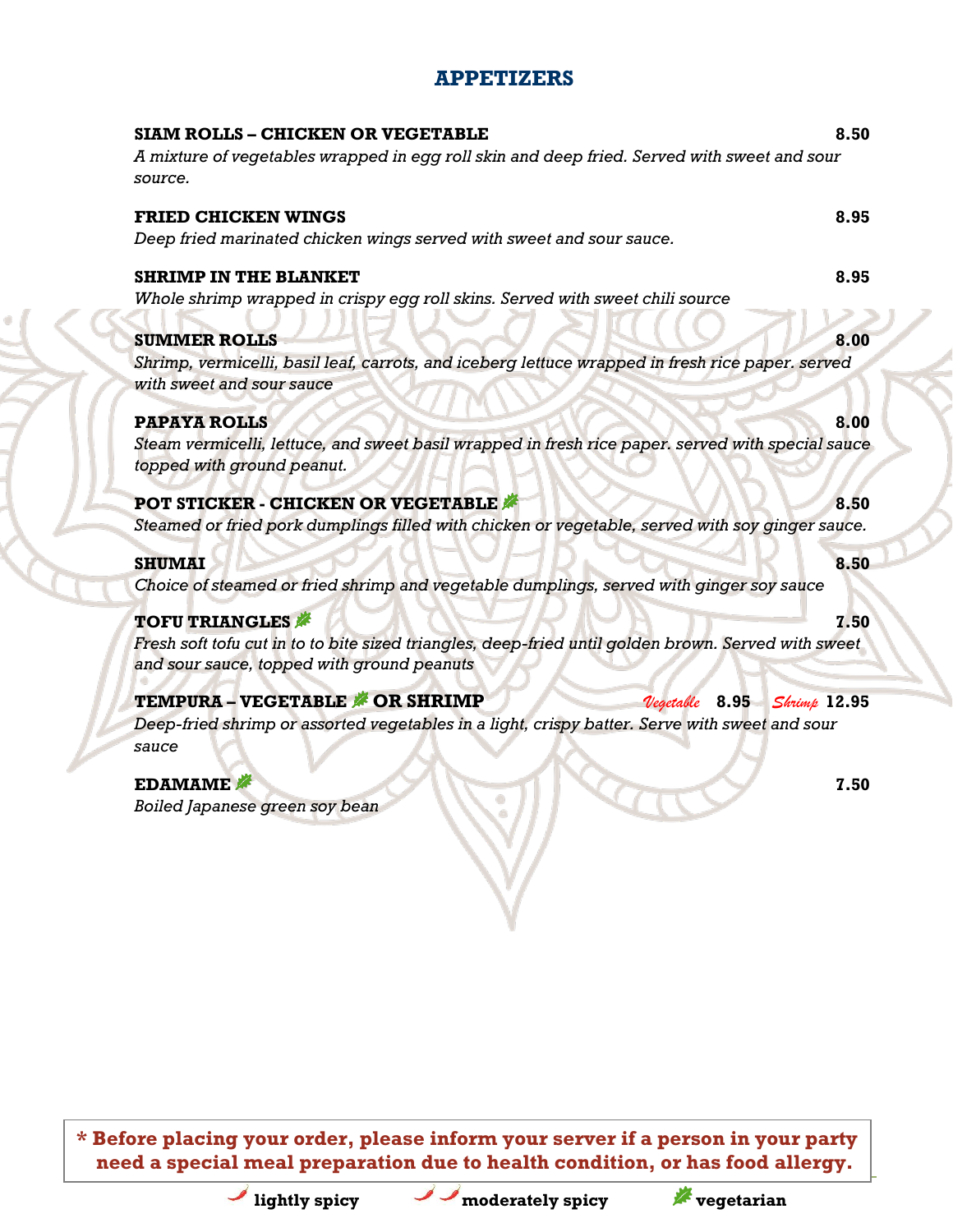# **SOUPS**

| <b>CREAMY TOM YUM SOUP (CHICKEN OR SHRIMP)</b><br>Thailand's famous soup, spiced with chili, lemongrass, mushrooms and lime juice | 5.00 |
|-----------------------------------------------------------------------------------------------------------------------------------|------|
| <b>CHICKEN COCONUT SOUP (TOM KHAR GAI)</b>                                                                                        | 5.00 |
| Pieces of tender chicken in coconut milk soup seasoned with galanga, mushrooms and lime<br>juice.                                 |      |
| <b>SEAFOOD COCONUT SOUP</b>                                                                                                       | 5.50 |
| Associated seafood in coconut milk soup seasoned with galanga, mushroom and lime juice                                            |      |
| <b>TOFU AND VEGETABLE SOUP</b>                                                                                                    | 5.00 |
| Fresh soft tofu with mixed vegetables in a clear vegetable broth                                                                  |      |
| <b>GLASS NOODLE SOUP</b>                                                                                                          | 5.00 |
| Shrimp, bean threads, leeks, and other seasonal vegetables in clear broth                                                         |      |
|                                                                                                                                   |      |
| <b>SALADS</b>                                                                                                                     |      |
| <b>SEAWEED SALAD</b>                                                                                                              | 7.50 |
| Ocean vegetables seasoned with white sesame dressing.                                                                             |      |

## **SIDE ORDERS**

| <b>STICKY RICE</b> | 3.00 | <b>JASMINERICE (WHITE)</b> | 3.00 |
|--------------------|------|----------------------------|------|
| <b>BROWN RICE</b>  | 3.00 | <b>STEAM NOODLE</b>        | 3.00 |

**\* Before placing your order, please inform your server if a person in your party need a special meal preparation due to health condition, or has food allergy.**

**lightly spicy value of moderately spicy** *v* **vegetarian**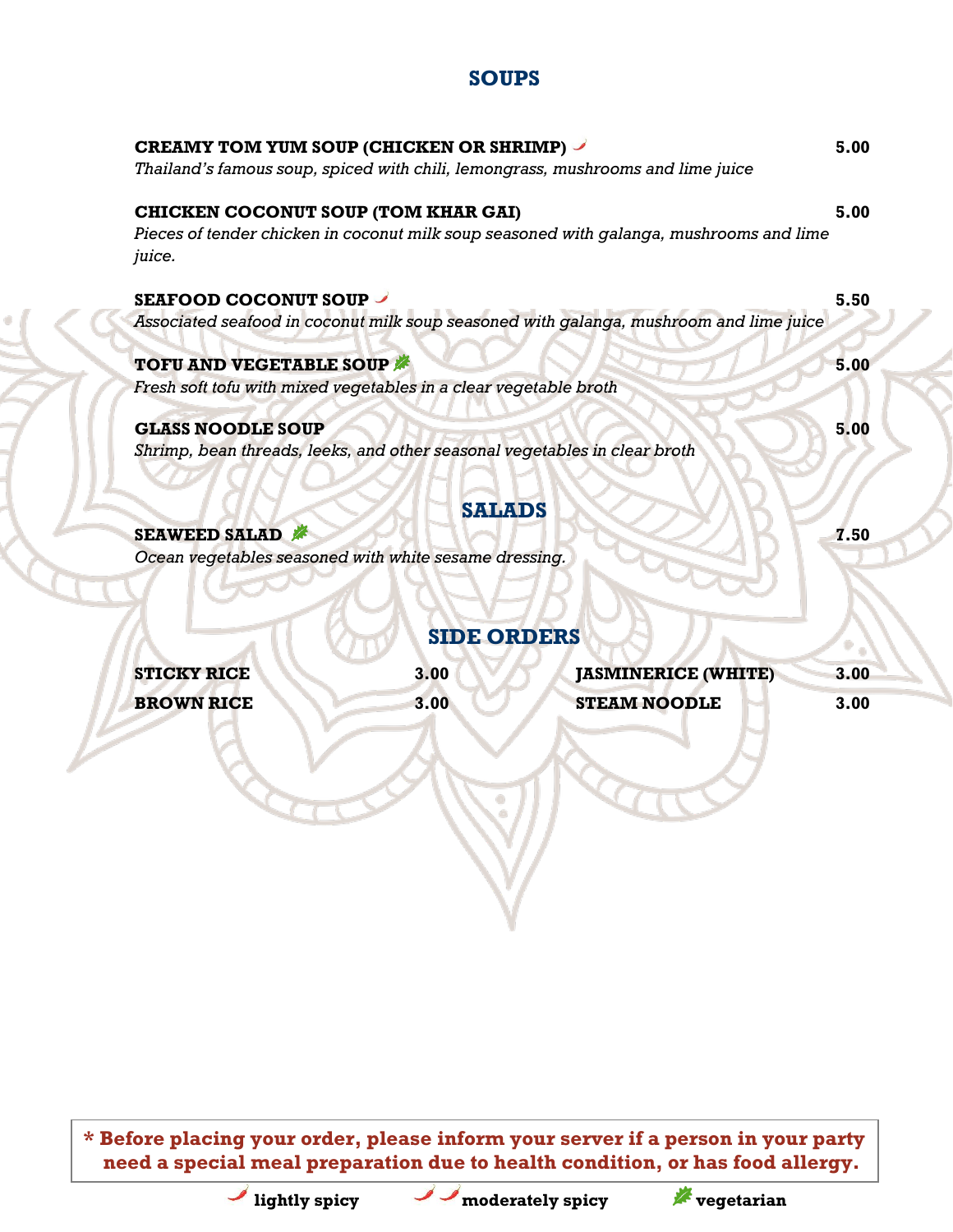## **CURRY OFFERINGS**

#### *Served with white rice or brown rice*

| CHICKEN, PORK, TOFU, OR VEGETABLE<br><b>BEEF, SHRIMP</b><br><b>DUCK</b>                                                                                     | 16.95<br>18.95<br>20.95 |
|-------------------------------------------------------------------------------------------------------------------------------------------------------------|-------------------------|
| RED CURRY<br>Bamboo shoots, eggplants, and bell pepper                                                                                                      |                         |
| YELLOW CURRY<br>Pineapple, onions, summer squash, carrots, and baby corn.                                                                                   |                         |
| <b>GREEN CURRY</b><br>String beans, bamboo shoots, eggplant, and green peppers.                                                                             |                         |
| <b>MASAMAN CURRY /</b><br>Sweet potatoes, onions, carrots, pineapple, and peanut                                                                            |                         |
| <b>PANANG CURRY</b><br>Red peppers, green peppers, green beans, and eggplant.<br><b>PIK KING CURRY -</b>                                                    |                         |
| String beans, green pepper, and red pepper.                                                                                                                 |                         |
| <b>SEAFOOD OFFERINGS</b><br>Served with white rice or brown rice                                                                                            |                         |
| <b>ORIENTAL SALMON /</b><br>Sautéed salmon chunks with green bean, bell peppers, carrots, eggplant in red curry sauce.                                      | 20.95                   |
| <b>LEMON SCALLOPS -</b><br>Scallops sautéed with fresh lemon juice and green vegetables in ginger sauce.                                                    | 24.95                   |
| <b>SHRIMP HIMAPARN</b><br>Tender shrimp sautéed with roasted cashew nuts, onions, celery, bell peppers, scallion in a<br>mouthwatering in honey lemon sauce | 18.95                   |
| <b>FISHERMAN TREASURE</b><br>Sautéed onions, red and green peppers with Shrimp, scallops, Squid and mussels in a spicy Thai<br>basil sauce.                 | 24.95                   |
| <b>SEAFOOD DELIGHT</b><br>A combination of shrimp, scallops and squid sautéed with assorted fresh vegetables in our house<br>special brown sauce.           | 24.95                   |
| <b>GARLIC SHRIMP</b><br>Shrimp seasoned with coriander root, fried garlic, white pepper, stir-fried with onions, green<br>and red peppers.                  | 18.95                   |
| <b>SCALLOP EGGPLANT</b><br>Japanese eggplant sautéed with scallops and basil leave in a brown garlic soy sauce                                              | 24.95                   |
| <b>SALMON TERIYAKI</b><br>Salmon in teriyaki sauce, served with steam vegetables.                                                                           | 22.95                   |

**\* Before placing your order, please inform your server if a person in your party need a special meal preparation due to health condition, or has food allergy.**



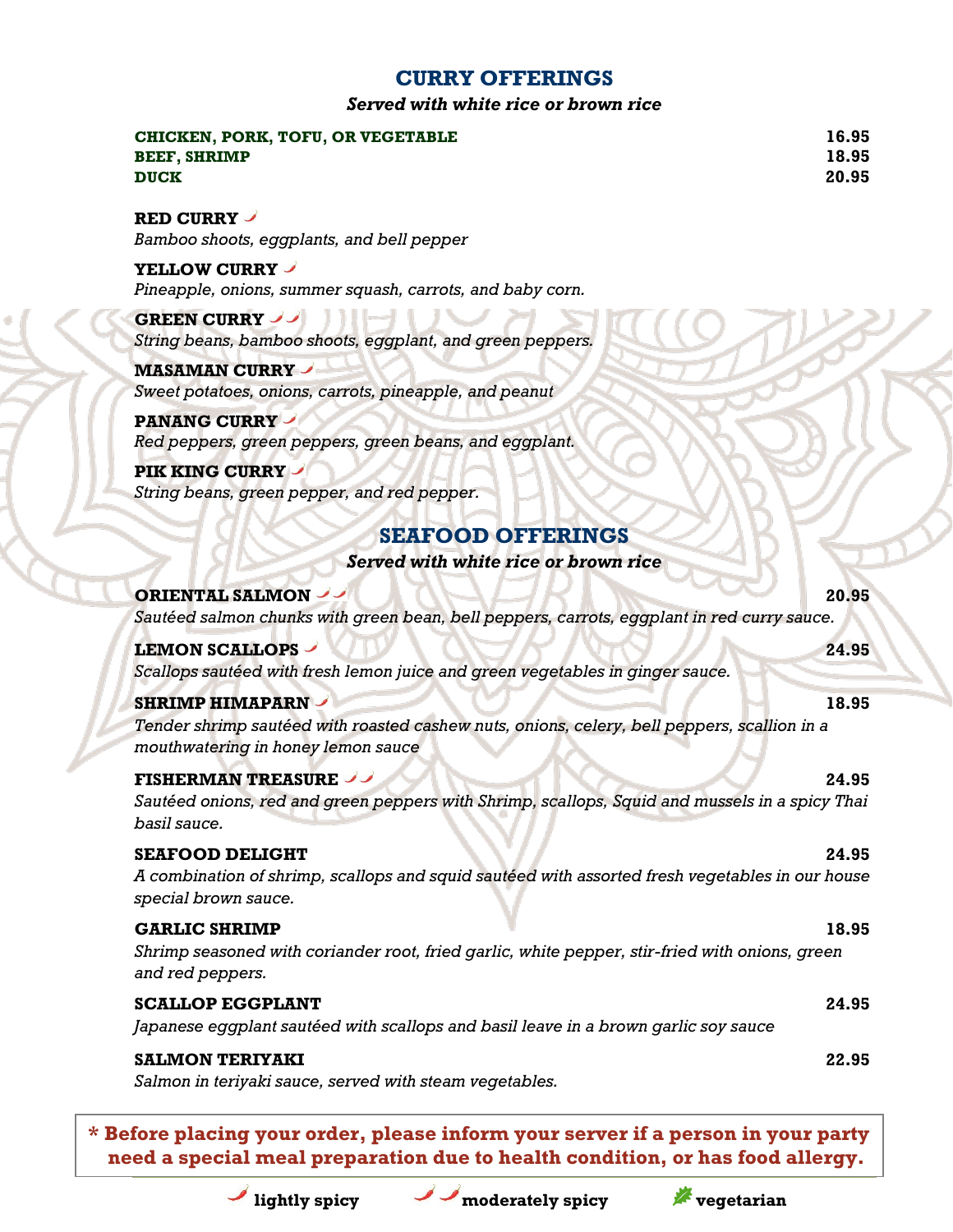### **NOODLES AND FRIED RICE**

| <b>PAD THAI - CHICKEN OR SHRIMP</b>                                                                                                                                                              |               | Chicken 14.95 Shrimp 15.95 |
|--------------------------------------------------------------------------------------------------------------------------------------------------------------------------------------------------|---------------|----------------------------|
| A famous Thai noodle dish – rice noodles pan-fried with choice of chicken or shrimp, and bean<br>sprouts, scallions in exotic Thai spices.                                                       |               |                            |
| <b>PAD THAI COUNTRY STYLE #</b><br>An authentic spicy version of Pad Thai with tofu, chicken, and shrimp.                                                                                        |               | 16.95                      |
| CRISPY PAD THAI - CHICKEN OR SHRIMP<br>Crispy yellow noodles pan-fried with choice of chick or shrimp with bean sprouts, scallions,<br>assorted vegetables. Topped with crushed peanuts.         |               | Chicken 14.95 Shrimp 15.95 |
| <b>CRAZY NOODLE (DRUNKEN) - CHICKEN OR SHRIMP</b><br>Stir-fried soft, wide rice noodles with choice of chicken or shrimp, with onions, chili peppers,<br>egg and broccoli                        | Chicken 14.95 | $Shr$ imp $15.95$          |
| <b>PAD SEE YOU - CHICKEN OR BEEF</b><br>Soft, wide rice noodle stir fried with choice of sliced chicken or beef with egg, vegetables and<br>dark sweet soy sauce.                                | Chicken 14.95 | $Bee\ell$ 15.95            |
| <b>SIAM FRIED RICE - CHICKEN OR SHRIMP</b><br>Fried rice with choice of chicken or shrimp with egg and assorted vegetables.                                                                      | Chicken 14.95 | <b>Shrimp 15.95</b>        |
| <b>BASIL FRIED RICE -</b><br>Popular and delicious pan-fried rice with ground chicken, onions, bell peppers, and basil leaves.                                                                   |               | 14.95                      |
| <b>MANGO FRIED RICE - CHICKEN OR SHRIMP</b><br>Stir-fried rice with choice of chicken or shrimp, and egg, fresh mango, and onions                                                                | Chicken 14.95 | $\textit{Shrimp}$ 15.95    |
| <b>PRIK POW FRIED RICE - CHICKEN, PORK, OR BEEF Chicken Pork 14. 95</b><br>Choice of chicken, beef, or pork stir-fried with rice and bell peppers, onions, scallions, egg, in<br>Prik Pow sauce. |               | Beef 15.95                 |
| PINEAPPLE FRIED RICE - CHICKEN OR SHRIMP<br>Fried rice with choice of chicken or shrimp, with pineapple, onions, and assorted vegetables in<br>curry powder.                                     | Chicken 14.95 | Shrimp 15.95               |

**\* Before placing your order, please inform your server if a person in your party need a special meal preparation due to health condition, or has food allergy.**



**lightly spicy vegetarian** 

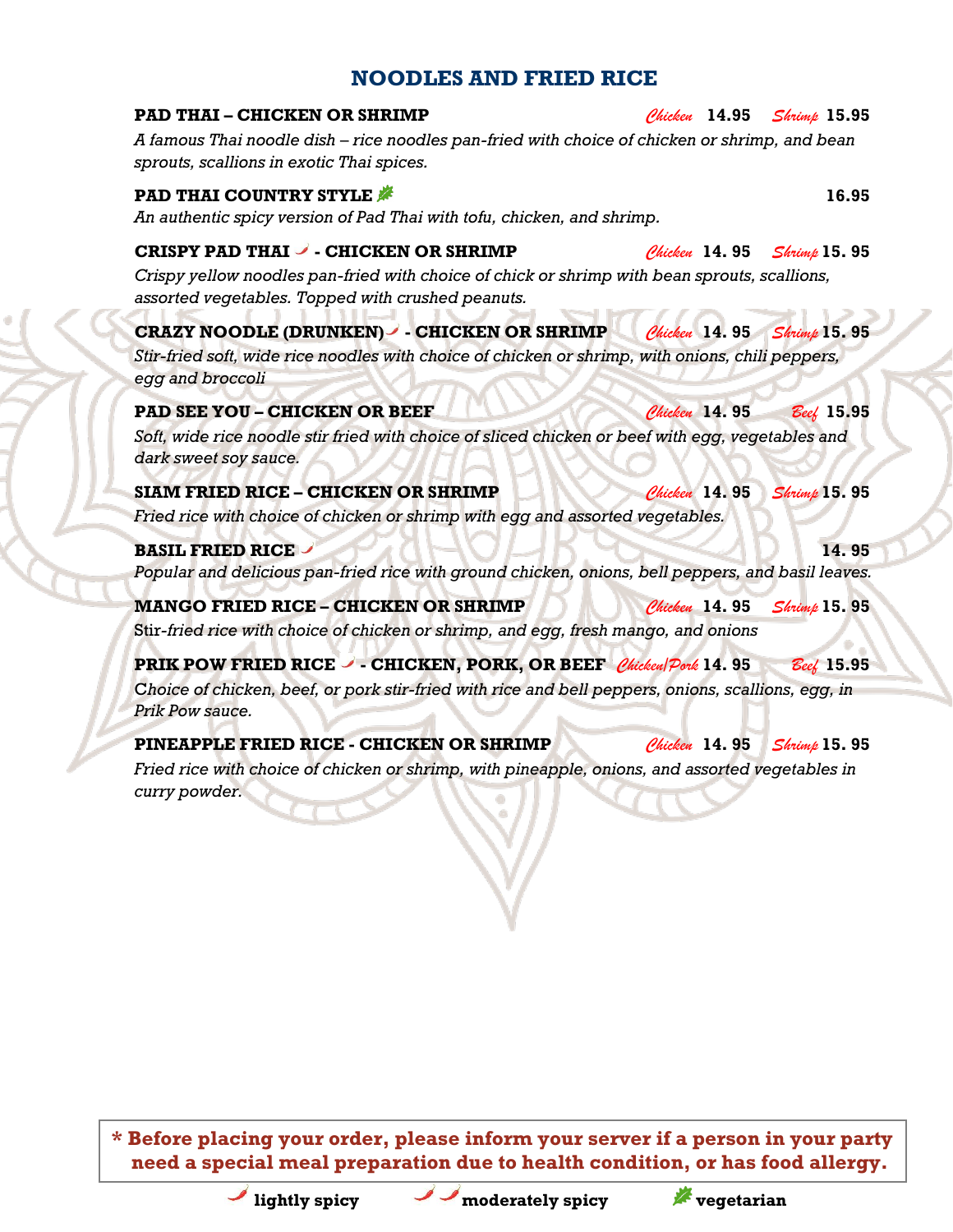| Served with white rice or brown rice                                                                                                                         |            |
|--------------------------------------------------------------------------------------------------------------------------------------------------------------|------------|
| <b>VEGETABLE RAINBOW</b>                                                                                                                                     | 14.95      |
| Stir-fried assorted vegetable with tofu in light soy sauce.                                                                                                  |            |
| <b>GREEN GARDEN</b>                                                                                                                                          | 14.95      |
| Steamed green beans, baby corns, broccoli, zucchini, summer squash, and Thai vegetables                                                                      |            |
| served with Thai peanut sauce                                                                                                                                |            |
| <b>VEGETABLE CURRY</b>                                                                                                                                       | 16.95      |
| Sautéed assorted fresh vegetables in red curry sauce.                                                                                                        |            |
| <b>TOFU OR VEGETABLE PAD THAI</b> / (Not served with rice)<br>The most famous Thai noodle dish Stir-fried with assorted vegetables, eggs and ground peanuts. | 14.95      |
| <b>VEGETABLE FRIED RICE</b>                                                                                                                                  |            |
| Fried rice with assorted fresh vegetables and egg.                                                                                                           | 14.95      |
| <b>TOFU STRING BEANS / #</b>                                                                                                                                 | 16.95      |
| Sautéed tofu with green beans, cashew nuts, peanuts, red and green pepper in mild curry sauce                                                                |            |
|                                                                                                                                                              |            |
| <b>HOUSE SPECIALTIES</b>                                                                                                                                     |            |
| Served with white rice or brown rice                                                                                                                         |            |
| <b>PAPAYA GARDEN</b>                                                                                                                                         | 14.95      |
| Boiled chicken or pork on a bed of steamed vegetables. Served with special chef style peanut                                                                 |            |
| sauce.                                                                                                                                                       |            |
| <b>ORANGE CHICKEN</b>                                                                                                                                        | 16.95      |
| Crispy chicken with broccoli and carrots in a sweet and tangy mild orange sauce.                                                                             |            |
| <b>TERIYAKI - CICKEN OR BEEF</b><br>Chicken 16.95                                                                                                            | Beef 18.95 |
| A choice of chicken of beef pan-fried in teriyaki sauce.                                                                                                     |            |
| <b>MANGO CURRY</b>                                                                                                                                           | 19.95      |
| A seasoned dish containing fresh and ripe mango with chicken and shrimp, simmered in a yellow                                                                |            |
| curry sauce, brightened with bell peppers, onions, carrots, and summer squash.                                                                               |            |
| DUCK CHOO CHEE                                                                                                                                               | 20.95      |
| Boneless roasted duck sautéed in Thai Choo Chee curry sauce with assorted vegetables.                                                                        |            |
| <b>SEAFOOD MADNESS</b>                                                                                                                                       | 24.95      |
| Famous on Phuket Island, this mouthwatering dish is simmered in a delicious Panang curry sauce                                                               |            |
| consisted of calamari, shrimp scallops, mussels sautéed with onions, zucchini, summer squash<br>and bell peppers.                                            |            |
| <b>THAI STYLE BASIL</b>                                                                                                                                      | 16.95      |
| Ground chicken sautéed with fresh minced hot pepper, basil leaves, bell peppers, and onions.                                                                 |            |
| <b>SALMON PARADISE</b>                                                                                                                                       | 22.95      |
| Salmon wrapped in napa cabbage, steamed to a perfection and accompanied with steamed                                                                         |            |
| vegetables, glazed with yellow curry sauce.                                                                                                                  |            |
| <b>GARLIC SALMON</b>                                                                                                                                         | 22.95      |
| Grilled salmon marinated in garlic sauce, white pepper and soy sauce, served on a bed of                                                                     |            |
| assorted steamed vegetables.                                                                                                                                 |            |

**VEGETARIAN CORNER**

**\* Before placing your order, please inform your server if a person in your party need a special meal preparation due to health condition, or has food allergy.**



**lightly spicy moderately spicy vegetarian**